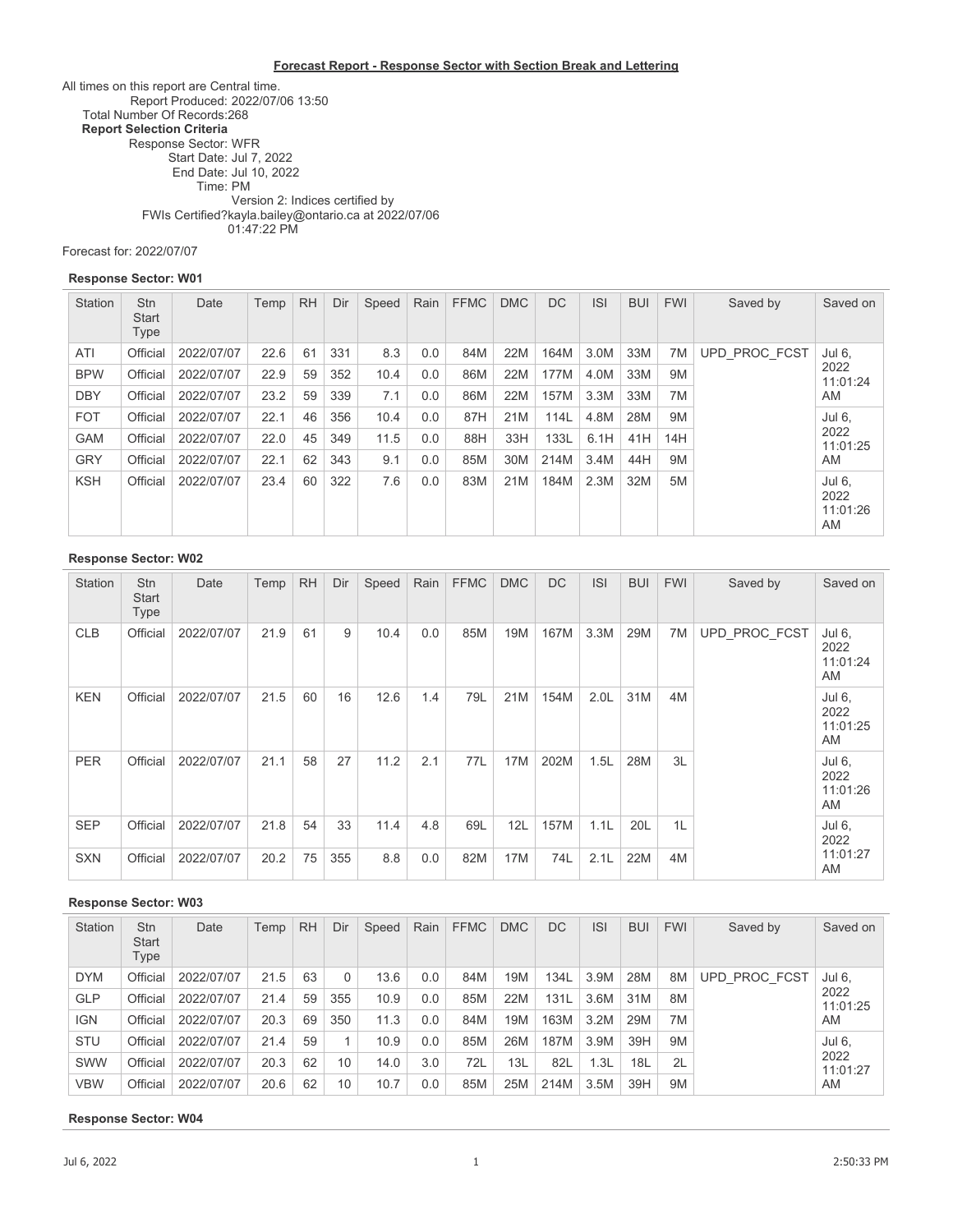**Forecast Report - Response Sector with Section Break and Lettering**

| Station    | <b>Stn</b><br><b>Start</b><br>Type | Date       | Temp | <b>RH</b> | Dir | Speed | Rain | <b>FFMC</b> | <b>DMC</b> | <b>DC</b> | <b>ISI</b> | <b>BUI</b> | <b>FWI</b> | Saved by      | Saved on         |
|------------|------------------------------------|------------|------|-----------|-----|-------|------|-------------|------------|-----------|------------|------------|------------|---------------|------------------|
| 1LD        | Official                           | 2022/07/07 | 19.0 | 45        | 348 | 8.7   | 0.0  | 85M         | 22M        | 123L      | 3.1M       | 30M        | 7M         | UPD PROC FCST | Jul 6,           |
| <b>ARM</b> | Official                           | 2022/07/07 | 19.4 | 41        | 359 | 13.2  | 0.0  | 88H         | 22M        | 149M      | 6.1H       | 32M        | 12H        |               | 2022<br>11:01:24 |
| <b>ARO</b> | Official                           | 2022/07/07 | 23.1 | 58        | 312 | 9.3   | 0.0  | 80L         | 19M        | 203M      | 1.9L       | 31M        | 4M         |               | AM               |
| <b>DOR</b> | Official                           | 2022/07/07 | 19.4 | 62        | 9   | 8.0   | 0.0  | 82M         | 21M        | 123L      | 2.1L       | 29M        | 4M         |               |                  |
| <b>ENG</b> | Official                           | 2022/07/07 | 20.9 | 65        | 331 | 10.9  | 0.0  | 83M         | 16M        | 154M      | 2.8M       | 25M        | 5M         |               | Jul 6,           |
| <b>HIK</b> | Official                           | 2022/07/07 | 21.8 | 57        | 321 | 11.7  | 0.0  | 85M         | 24M        | 196M      | 3.9M       | 36M        | <b>9M</b>  |               | 2022<br>11:01:25 |
| <b>KAB</b> | Official                           | 2022/07/07 | 23.2 | 40        | 334 | 9.4   | 0.0  | 88H         | 20M        | 129L      | 4.9M       | 29M        | 10M        |               | AM               |
| <b>KRN</b> | Official                           | 2022/07/07 | 21.2 | 64        | 334 | 9.0   | 0.0  | 84M         | 28M        | 205M      | 2.9M       | 42H        | 7M         |               |                  |
| <b>MYR</b> | Official                           | 2022/07/07 | 22.8 | 62        | 313 | 7.1   | 0.0  | 82M         | 18M        | 158M      | 2.1L       | 28M        | 4M         |               | Jul 6,           |
| <b>NON</b> | Official                           | 2022/07/07 | 21.0 | 44        | 345 | 10.2  | 0.0  | 85M         | 15L        | 159M      | 3.6M       | 24M        | 7M         |               | 2022<br>11:01:26 |
| <b>RTH</b> | Official                           | 2022/07/07 | 21.6 | 61        | 314 | 11.1  | 0.0  | 79L         | 19M        | 201M      | 1.8L       | 30M        | 4M         |               | AM               |
| <b>THU</b> | Official                           | 2022/07/07 | 21.9 | 39        | 313 | 8.5   | 0.0  | 84M         | 33H        | 241H      | 2.8M       | 49H        | 8M         |               | Jul 6,<br>2022   |
| <b>WHT</b> | Official                           | 2022/07/07 | 18.9 | 63        | 7   | 13.2  | 0.0  | 88H         | 36H        | 162M      | 5.9H       | 46H        | 14H        |               | 11:01:27<br>AM   |

| Station    | <b>Stn</b><br>Start<br>Type | Date       | Temp | <b>RH</b> | Dir      | Speed | Rain | <b>FFMC</b> | <b>DMC</b> | DC   | <b>ISI</b>       | <b>BUI</b> | <b>FWI</b> | Saved by      | Saved on                         |
|------------|-----------------------------|------------|------|-----------|----------|-------|------|-------------|------------|------|------------------|------------|------------|---------------|----------------------------------|
| <b>BAK</b> | Official                    | 2022/07/07 | 21.8 | 33        | 7        | 9.5   | 8.3  | 71L         | 18M        | 203M | 1.0L             | 30M        | 2L         | UPD PROC FCST | Jul 6,                           |
| <b>BUN</b> | Official                    | 2022/07/07 | 22.0 | 53        | 31       | 9.7   | 0.0  | 88H         | 27M        | 122L | 4.9M             | 35M        | 11H        |               | 2022<br>11:01:24                 |
| DEE        | Official                    | 2022/07/07 | 21.8 | 49        | 1        | 8.7   | 1.7  | 81M         | 26M        | 103L | 1.9L             | 32M        | 4M         |               | AM                               |
| <b>JOB</b> | Official                    | 2022/07/07 | 21.9 | 47        | 33       | 10.4  | 7.7  | 68L         | 16M        | 96L  | 1.0 <sub>L</sub> | 22M        | 1L         |               | Jul 6,<br>2022<br>11:01:25<br>AM |
| LAC        | Official                    | 2022/07/07 | 21.2 | 54        | 16       | 11.0  | 0.0  | 88H         | 28M        | 143M | 6.0H             | 38H        | 13H        |               | Jul 6.                           |
| <b>MCD</b> | Official                    | 2022/07/07 | 20.4 | 57        | 3        | 10.2  | 6.2  | 65L         | 18M        | 119L | 0.9L             | 27M        | 1L         |               | 2022<br>11:01:26                 |
| <b>POP</b> | Official                    | 2022/07/07 | 22.1 | 50        | $\Omega$ | 8.9   | 7.2  | 66L         | 17M        | 120L | 0.9L             | 25M        | 1L         |               | AM                               |
| <b>SDY</b> | Official                    | 2022/07/07 | 21.5 | 37        | 354      | 9.8   | 0.4  | 90H         | 28M        | 64L  | 6.6H             | 28M        | 12H        |               | Jul 6,                           |
| SOU        | Official                    | 2022/07/07 | 21.5 | 51        | 21       | 9.1   | 0.0  | 87H         | 26M        | 118L | 4.6M             | 33M        | 10M        |               | 2022<br>11:01:27                 |
| <b>TRT</b> | Official                    | 2022/07/07 | 21.8 | 50        | 25       | 12.0  | 4.5  | 72L         | 18M        | 137L | 1.2L             | 27M        | 2L         |               | AM                               |

| <b>Station</b> | <b>Stn</b><br><b>Start</b><br>Type | Date       | Temp | <b>RH</b> | Dir | Speed | Rain | <b>FFMC</b> | <b>DMC</b> | <b>DC</b> | <b>ISI</b> | <b>BUI</b> | <b>FWI</b> | Saved by      | Saved<br>on                      |
|----------------|------------------------------------|------------|------|-----------|-----|-------|------|-------------|------------|-----------|------------|------------|------------|---------------|----------------------------------|
| <b>BKN</b>     | Official                           | 2022/07/07 | 19.7 | 28        | 353 | 14.1  | 0.0  | 93E         | 21M        | 95L       | 12.6E      | 27M        | 19H        | UPD PROC FCST | Jul 6,                           |
| <b>BTL</b>     | Official                           | 2022/07/07 | 19.2 | 33        | 354 | 13.6  | 0.0  | 91E         | 16M        | 47L       | 9.2H       | 17L        | 12H        |               | 2022<br>11:01:24                 |
| CAT            | Official                           | 2022/07/07 | 20.0 | 56        | 4   | 11.7  | 0.0  | 88H         | 25M        | 91L       | 5.9H       | 30M        | 11H        |               | AM                               |
| <b>KNG</b>     | Official                           | 2022/07/07 | 20.3 | 28        | 349 | 13.9  | 0.0  | 92E         | 24M        | 118L      | 11E        | 32M        | 19H        |               | Jul 6,<br>2022<br>11:01:25<br>AM |
| <b>MED</b>     | Official                           | 2022/07/07 | 20.8 | 54        | 5   | 13.0  | 0.0  | 89H         | 27M        | 126L      | 6.8H       | 35M        | 14H        |               | Jul 6,                           |
| <b>MSK</b>     | Official                           | 2022/07/07 | 21.0 | 30        | 350 | 14.6  | 0.0  | 91E         | 18M        | 85L       | 9.7H       | 24M        | 15H        |               | 2022<br>11:01:26                 |
| <b>PIC</b>     | Official                           | 2022/07/07 | 20.4 | 52        | 358 | 14.2  | 0.0  | 89H         | 24M        | 108L      | 7.4H       | 31M        | 14H        |               | AM                               |
| <b>SAC</b>     | Official                           | 2022/07/07 | 21.2 | 30        | 350 | 13.9  | 0.0  | 91E         | 21M        | 85L       | 10.5E      | 26M        | 17H        |               | Jul 6,                           |
| <b>SIO</b>     | Official                           | 2022/07/07 | 21.2 | 57        | 18  | 13.0  | 0.0  | 85M         | 16M        | 102L      | 4.2M       | 23M        | 7M         |               | 2022<br>11:01:27                 |
| <b>SLA</b>     | Official                           | 2022/07/07 | 21.8 | 49        | 9   | 9.5   | 0.0  | 90H         | 27M        | 141M      | 6.6H       | 37H        | 14H        |               | AM                               |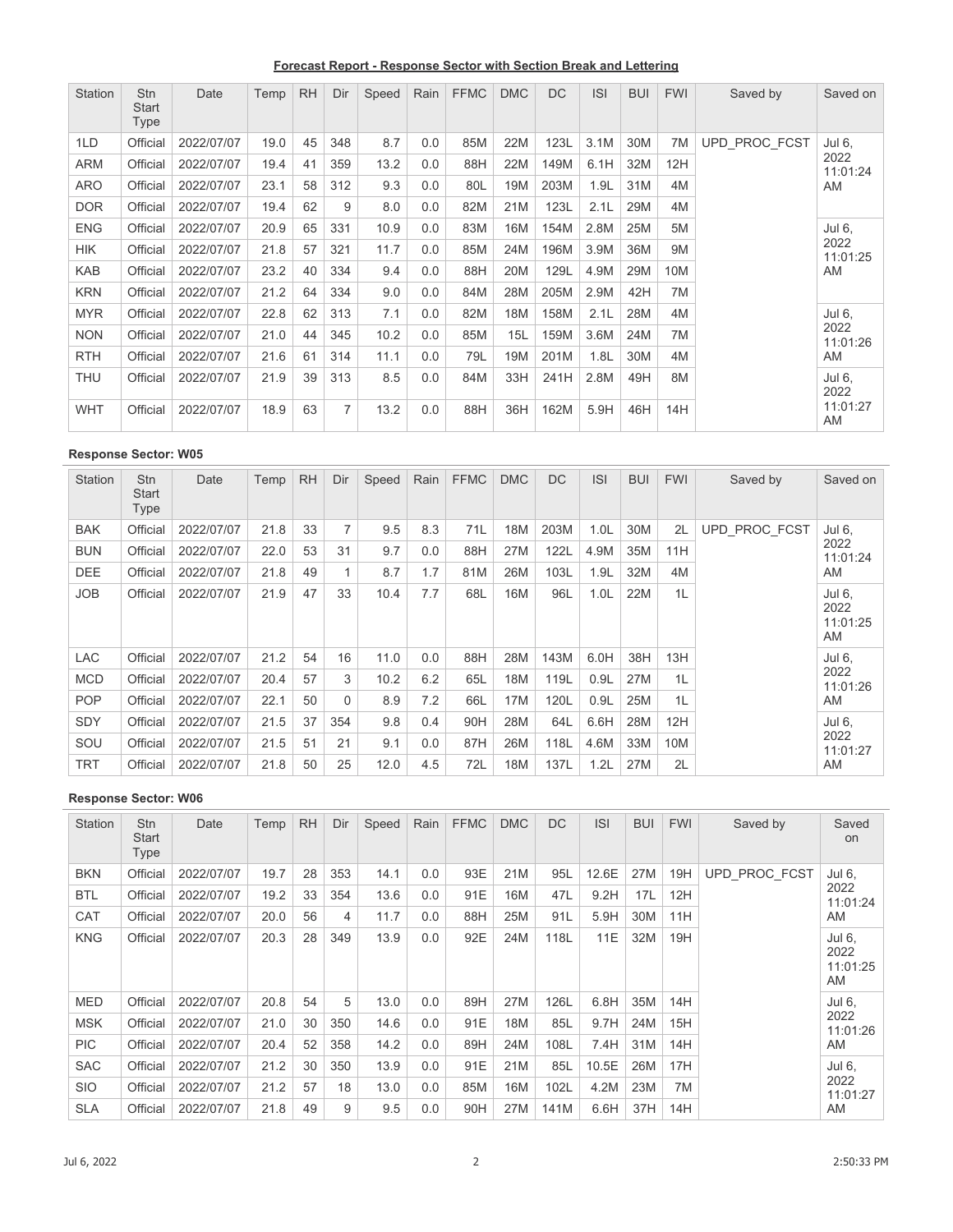**Forecast Report - Response Sector with Section Break and Lettering**

| <b>Station</b> | <b>Stn</b><br><b>Start</b><br>Type | Date       | Temp | <b>RH</b> | Dir | Speed | Rain | <b>FFMC</b> | <b>DMC</b> | DC.  | <b>ISI</b> | <b>BUI</b> | <b>FWI</b> | Saved by      | Saved<br>on      |
|----------------|------------------------------------|------------|------|-----------|-----|-------|------|-------------|------------|------|------------|------------|------------|---------------|------------------|
| <b>SOC</b>     | Official                           | 2022/07/07 | 21.8 | 50        | 20  | 8.6   | 0.0  | 86M         | 26M        | 162M | 3.6M       | 37H        | 9M         | UPD PROC FCST | Jul 6,           |
| <b>SVB</b>     | Official                           | 2022/07/07 | 20.8 | 57        | 16  | 11.4  | 0.0  | 86M         | 20M        | 85L  | 4.3M       | 25M        | 8M         |               | 2022<br>11:01:27 |
| <b>WBN</b>     | Official                           | 2022/07/07 | 19.8 | 50        | 357 | 13.2  | 0.0  | 90H         | 29M        | 113L | 7.9H       | 35M        | 16H        |               | AM               |
| <b>WEA</b>     | Official                           | 2022/07/07 | 20.9 | 29        | 349 | 12.8  | 0.0  | 92E         | 23M        | 53L  | 10.5E      | 23M        | 16H        |               |                  |

| Station    | <b>Stn</b><br><b>Start</b><br><b>Type</b> | Date       | Temp | <b>RH</b> | Dir | Speed | Rain | <b>FFMC</b> | <b>DMC</b> | <b>DC</b> | <b>ISI</b> | <b>BUI</b> | <b>FWI</b> | Saved by      | Saved on                         |
|------------|-------------------------------------------|------------|------|-----------|-----|-------|------|-------------|------------|-----------|------------|------------|------------|---------------|----------------------------------|
| <b>ANA</b> | Official                                  | 2022/07/07 | 18.2 | 47        | 346 | 9.9   | 0.0  | 90H         | 28M        | 155M      | 6.7H       | 38H        | 14H        | UPD PROC FCST | Jul 6,<br>2022                   |
| AUD        | Official                                  | 2022/07/07 | 19.1 | 60        | 349 | 10.8  | 0.0  | 87H         | 25M        | 126L      | 4.8M       | 33M        | 10M        |               | 11:01:24<br>AM                   |
| <b>DVL</b> | Official                                  | 2022/07/07 | 18.4 | 67        | 304 | 10.2  | 0.0  | 79L         | 10L        | 123L      | 1.8L       | 17L        | 2L         |               | Jul 6,                           |
| <b>FTH</b> | Official                                  | 2022/07/07 | 20.0 | 39        | 348 | 12.2  | 0.0  | 91E         | 25M        | 70L       | 9.3H       | 27M        | 15H        |               | 2022<br>11:01:25                 |
| <b>JEA</b> | Official                                  | 2022/07/07 | 19.2 | 62        | 310 | 11.6  | 0.0  | 82M         | 12L        | 131L      | 2.5M       | 20L        | 4M         |               | AM                               |
| <b>KAS</b> | Official                                  | 2022/07/07 | 18.6 | 32        | 356 | 12.7  | 0.0  | 91E         | 16M        | 109L      | 9.7H       | 23M        | 15H        |               |                                  |
| <b>NAK</b> | Official                                  | 2022/07/07 | 17.1 | 69        | 325 | 12.0  | 0.0  | 86M         | 19M        | 133L      | 4.2M       | 28M        | 8M         |               | Jul 6,                           |
| <b>NIB</b> | Official                                  | 2022/07/07 | 19.2 | 36        | 352 | 14.7  | 0.0  | 90H         | 16M        | 125L      | 8.6H       | 24M        | 14H        |               | 2022<br>11:01:26                 |
| OGI        | Official                                  | 2022/07/07 | 19.0 | 45        | 359 | 11.6  | 0.0  | 88H         | 25M        | 131L      | 5.7H       | 34M        | 12H        |               | AM                               |
| <b>OGP</b> | Official                                  | 2022/07/07 | 18.1 | 50        | 342 | 11.5  | 0.0  | 85M         | 15L        | 150M      | 3.7M       | 24M        | 7M         |               |                                  |
| <b>PTL</b> | Official                                  | 2022/07/07 | 19.8 | 39        | 248 | 5.6   | 0.0  | 87H         | 18M        | 160M      | 3.6M       | 28M        | 7M         |               |                                  |
| <b>WEB</b> | Official                                  | 2022/07/07 | 19.0 | 36        | 353 | 17.6  | 4.8  | 75L         | 9L         | 63L       | 1.8L       | 14L        | 2L         |               | Jul 6,<br>2022<br>11:01:27<br>AM |

Forecast for: 2022/07/08

### **Response Sector: W01**

| <b>Station</b> | <b>Stn</b><br><b>Start</b><br>Type | Date       | Temp | <b>RH</b> | Dir | Speed | Rain | <b>FFMC</b> | <b>DMC</b> | <b>DC</b> | <b>ISI</b> | <b>BUI</b> | <b>FWI</b> | Saved by      | Saved on                         |
|----------------|------------------------------------|------------|------|-----------|-----|-------|------|-------------|------------|-----------|------------|------------|------------|---------------|----------------------------------|
| ATI            | Official                           | 2022/07/08 | 23.7 | 43        | 56  | 2.5   | 0.0  | 88H         | 25M        | 172M      | 3.6M       | 37H        | 9M         | UPD PROC FCST | Jul 6,                           |
| <b>BPW</b>     | Official                           | 2022/07/08 | 24.6 | 43        | 112 | 4.3   | 0.0  | 89H         | 25M        | 185M      | 4.3M       | 38H        | 10M        |               | 2022<br>11:01:24                 |
| <b>DBY</b>     | Official                           | 2022/07/08 | 23.5 | 44        | 84  | 2.6   | 0.0  | 88H         | 26M        | 165M      | 3.7M       | 37H        | 9M         |               | AM                               |
| <b>FOT</b>     | Official                           | 2022/07/08 | 23.1 | 32        | 99  | 8.8   | 0.0  | 91E         | 25M        | 122L      | 7.2H       | 33M        | 14H        |               | Jul 6,                           |
| <b>GAM</b>     | Official                           | 2022/07/08 | 24.8 | 30        | 114 | 10.1  | 0.0  | 91E         | 38H        | 141M      | 8.7H       | 45H        | 19H        |               | 2022<br>11:01:25                 |
| <b>GRY</b>     | Official                           | 2022/07/08 | 23.8 | 44        | 86  | 3.0   | 0.0  | 88H         | 33H        | 222M      | 3.8M       | 48H        | 10M        |               | AM                               |
| <b>KSH</b>     | Official                           | 2022/07/08 | 23.7 | 44        | 66  | 3.0   | 0.0  | 87H         | 24M        | 192M      | 3.4M       | 37H        | 8M         |               | Jul 6.<br>2022<br>11:01:26<br>AM |

| Station    | <b>Stn</b><br><b>Start</b><br>Type | Date       | Temp | <b>RH</b> | Dir | Speed | Rain | <b>FFMC</b> | <b>DMC</b> | <b>DC</b> | <b>ISI</b> | <b>BUI</b> | <b>FWI</b> | Saved by      | Saved on                         |
|------------|------------------------------------|------------|------|-----------|-----|-------|------|-------------|------------|-----------|------------|------------|------------|---------------|----------------------------------|
| <b>CLB</b> | Official                           | 2022/07/08 | 24.4 | 47        | 133 | 8.4   | 0.0  | 88H         | 22M        | 175M      | 4.8M       | 34M        | 10M        | UPD PROC FCST | Jul 6,<br>2022<br>11:01:24<br>AM |
| <b>KEN</b> | Official                           | 2022/07/08 | 24.6 | 42        | 138 | 8.0   | 0.0  | 88H         | 24M        | 162M      | 4.6M       | 35M        | 10M        |               | Jul 6,<br>2022<br>11:01:25       |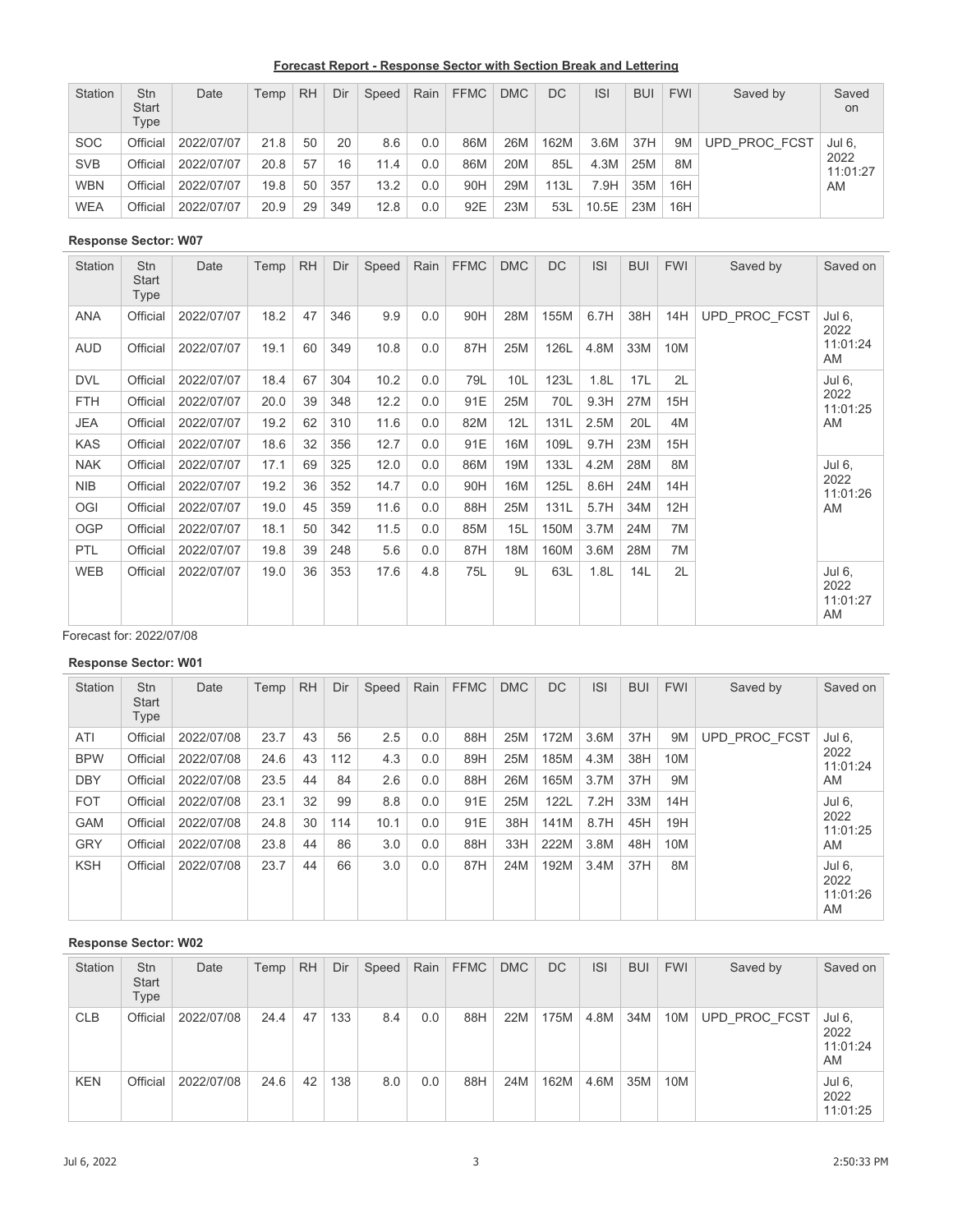**Forecast Report - Response Sector with Section Break and Lettering**

| Station    | <b>Stn</b><br><b>Start</b><br>Type | Date       | Temp | <b>RH</b> | Dir | Speed | Rain | <b>FFMC</b> | <b>DMC</b> | <b>DC</b> | S    | <b>BUI</b> | <b>FWI</b> | Saved by      | Saved on                         |
|------------|------------------------------------|------------|------|-----------|-----|-------|------|-------------|------------|-----------|------|------------|------------|---------------|----------------------------------|
|            |                                    |            |      |           |     |       |      |             |            |           |      |            |            | UPD PROC FCST | AM                               |
| <b>PER</b> | Official                           | 2022/07/08 | 24.4 | 39        | 87  | 4.0   | 0.0  | 87H         | 20M        | 210M      | 3.4M | 33M        | 8M         |               | Jul 6,<br>2022<br>11:01:26<br>AM |
| <b>SEP</b> | Official                           | 2022/07/08 | 25.0 | 39        | 119 | 8.1   | 0.0  | 86M         | 16M        | 165M      | 3.7M | 26M        | 7M         |               | Jul 6,<br>2022                   |
| <b>SXN</b> | Official                           | 2022/07/08 | 22.3 | 55        | 122 | 4.5   | 0.0  | 85M         | 19M        | 82L       | 2.8M | 24M        | 5M         |               | 11:01:27<br>AM                   |

| Station    | <b>Stn</b><br><b>Start</b><br>Type | Date       | Temp | <b>RH</b> | Dir | Speed | Rain | <b>FFMC</b> | <b>DMC</b> | DC   | <b>ISI</b> | <b>BUI</b> | <b>FWI</b> | Saved by      | Saved on         |
|------------|------------------------------------|------------|------|-----------|-----|-------|------|-------------|------------|------|------------|------------|------------|---------------|------------------|
| <b>DYM</b> | Official                           | 2022/07/08 | 24.5 | 41        | 95  | 5.6   | 0.0  | 89H         | 23M        | 142M | 4.7M       | 33M        | 10M        | UPD PROC FCST | Jul 6,           |
| <b>GLP</b> | Official                           | 2022/07/08 | 23.9 | 38        | 348 | 3.7   | 0.0  | 89H         | 26M        | 139L | 4.5M       | 35M        | 10M        |               | 2022<br>11:01:25 |
| <b>IGN</b> | Official                           | 2022/07/08 | 22.7 | 46        | 49  | 4.7   | 0.0  | 87H         | 22M        | 171M | 3.7M       | 33M        | 8M         |               | AM               |
| <b>STU</b> | Official                           | 2022/07/08 | 24.0 | 39        | 350 | 4.6   | 0.0  | 89H         | 30M        | 195M | 4.7M       | 43H        | 12H        |               | Jul 6,           |
| SWW        | Official                           | 2022/07/08 | 23.5 | 42        | 77  | 6.6   | 0.0  | 85M         | 16M        | 90L  | 3.1M       | 22M        | 5M         |               | 2022<br>11:01:27 |
| <b>VBW</b> | Official                           | 2022/07/08 | 23.8 | 42        | 110 | 4.5   | 0.0  | 88H         | 29M        | 222M | 4.2M       | 44H        | 11H        |               | AM               |

### **Response Sector: W04**

| Station    | <b>Stn</b><br>Start<br>Type | Date       | Temp | <b>RH</b> | Dir | Speed | Rain | <b>FFMC</b> | <b>DMC</b> | <b>DC</b> | <b>ISI</b> | <b>BUI</b> | <b>FWI</b> | Saved by      | Saved on         |
|------------|-----------------------------|------------|------|-----------|-----|-------|------|-------------|------------|-----------|------------|------------|------------|---------------|------------------|
| 1LD        | Official                    | 2022/07/08 | 21.1 | 29        | 9   | 8.4   | 0.0  | 90H         | 26M        | 130L      | 6.7H       | 34M        | 14H        | UPD PROC FCST | Jul 6,           |
| <b>ARM</b> | Official                    | 2022/07/08 | 22.0 | 24        | 355 | 4.1   | 0.0  | 92E         | 26M        | 156M      | 6.7H       | 37H        | 14H        |               | 2022<br>11:01:24 |
| <b>ARO</b> | Official                    | 2022/07/08 | 22.8 | 45        | 66  | 4.0   | 0.0  | 87H         | 23M        | 211M      | 3.2M       | 36M        | 7M         |               | AM               |
| <b>DOR</b> | Official                    | 2022/07/08 | 21.4 | 45        | 29  | 8.5   | 0.0  | 87H         | 24M        | 131L      | 4.3M       | 33M        | 9M         |               |                  |
| <b>ENG</b> | Official                    | 2022/07/08 | 22.8 | 44        | 39  | 3.6   | 0.0  | 87H         | 19M        | 162M      | 3.5M       | 30M        | 7M         |               | Jul 6,           |
| <b>HIK</b> | Official                    | 2022/07/08 | 22.2 | 42        | 37  | 7.5   | 0.0  | 88H         | 27M        | 203M      | 4.9M       | 40H        | 12H        |               | 2022<br>11:01:25 |
| <b>KAB</b> | Official                    | 2022/07/08 | 22.8 | 29        | 56  | 4.0   | 0.0  | 91E         | 24M        | 136L      | 5.9H       | 34M        | 12H        |               | AM               |
| <b>KRN</b> | Official                    | 2022/07/08 | 23.0 | 41        | 359 | 2.4   | 0.0  | 88H         | 31H        | 213M      | 3.6M       | 46H        | 10M        |               |                  |
| <b>MYR</b> | Official                    | 2022/07/08 | 23.3 | 45        | 41  | 2.3   | 0.0  | 87H         | 21M        | 166M      | 3.1M       | 32M        | 7M         |               | Jul 6,           |
| <b>NON</b> | Official                    | 2022/07/08 | 22.2 | 28        | 15  | 6.7   | 0.0  | 91E         | 19M        | 167M      | 6.5H       | 30M        | 12H        |               | 2022<br>11:01:26 |
| <b>RTH</b> | Official                    | 2022/07/08 | 22.4 | 43        | 36  | 5.0   | 0.0  | 86M         | 22M        | 209M      | 3.3M       | 35M        | 8M         |               | AM               |
| <b>THU</b> | Official                    | 2022/07/08 | 21.4 | 33        | 122 | 9.5   | 0.0  | 89H         | 37H        | 248H      | 6.3H       | 54H        | 17H        |               | Jul 6.<br>2022   |
| <b>WHT</b> | Official                    | 2022/07/08 | 21.5 | 41        | 336 | 6.1   | 0.0  | 89H         | 39H        | 169M      | 4.9M       | 49H        | 13H        |               | 11:01:27<br>AM   |

| Station    | <b>Stn</b><br><b>Start</b><br>Type | Date       | Temp | <b>RH</b> | Dir | Speed | Rain | <b>FFMC</b> | <b>DMC</b> | <b>DC</b> | <b>ISI</b> | <b>BUI</b> | <b>FWI</b> | Saved by      | Saved on                         |
|------------|------------------------------------|------------|------|-----------|-----|-------|------|-------------|------------|-----------|------------|------------|------------|---------------|----------------------------------|
| <b>BAK</b> | Official                           | 2022/07/08 | 24.7 | 25        | 100 | 2.4   | 0.0  | 88H         | 23M        | 211M      | 3.6M       | 36M        | 8M         | UPD PROC FCST | Jul 6.                           |
| <b>BUN</b> | Official                           | 2022/07/08 | 25.2 | 39        | 122 | 5.7   | 0.0  | 90H         | 31H        | 130L      | 5.5H       | 39H        | 12H        |               | 2022<br>11:01:24                 |
| DEE        | Official                           | 2022/07/08 | 24.6 | 39        | 242 | 4.2   | 0.0  | 88H         | 29M        | 111L      | 4.0M       | 35M        | 9M         |               | AM                               |
| <b>JOB</b> | Official                           | 2022/07/08 | 25.1 | 38        | 130 | 6.2   | 0.0  | 86M         | 19M        | 104L      | 3.2M       | 26M        | 6M         |               | Jul 6.<br>2022<br>11:01:25<br>AM |
| LAC        | Official                           | 2022/07/08 | 23.9 | 40        | 107 | 2.2   | 0.0  | 89H         | 31H        | 151M      | 4.4M       | 41H        | 11H        |               | Jul 6.                           |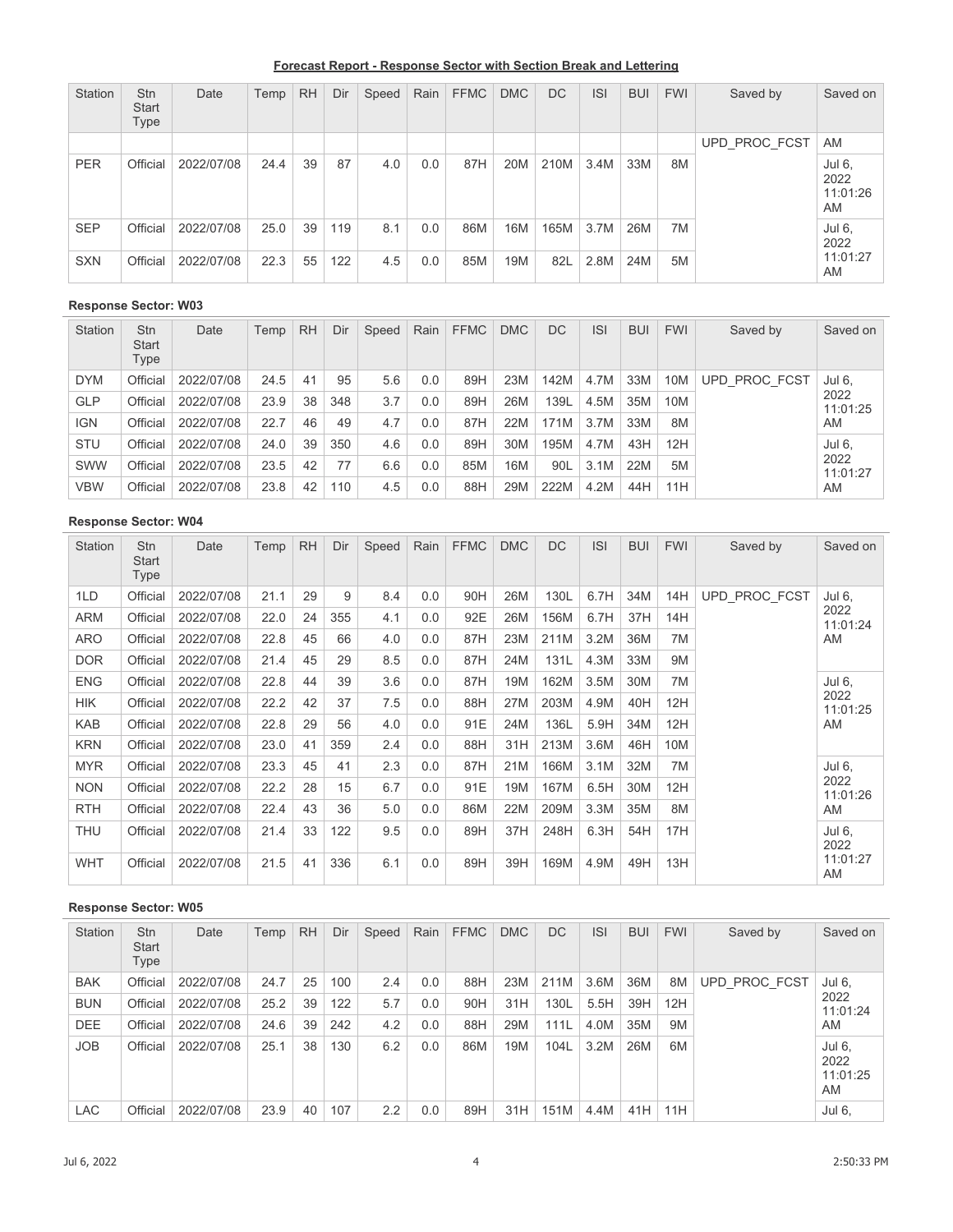**Forecast Report - Response Sector with Section Break and Lettering**

| Station    | <b>Stn</b><br><b>Start</b><br>Type | Date       | Temp | <b>RH</b> | Dir | Speed | Rain | <b>FFMC</b> | <b>DMC</b> | DC   | <b>ISI</b>       | <b>BUI</b> | <b>FWI</b> | Saved by      | Saved on         |
|------------|------------------------------------|------------|------|-----------|-----|-------|------|-------------|------------|------|------------------|------------|------------|---------------|------------------|
| <b>MCD</b> | Official                           | 2022/07/08 | 23.1 | 42        | 322 | 4.8   | 0.0  | 83M         | 22M        | 127L | 2.0 <sub>L</sub> | 30M        | 4M         | UPD PROC FCST | 2022             |
| <b>POP</b> | Official                           | 2022/07/08 | 24.8 | 41        | 176 | 3.5   | 0.0  | 84M         | 20M        | 129L | 2.2L             | 29M        | 4M         |               | 11:01:26<br>AM   |
| <b>SDY</b> | Official                           | 2022/07/08 | 24.4 | 28        | 251 | 4.9   | 0.0  | 92E         | 32H        | 72L  | 7.1H             | 32M        | 14H        |               | Jul 6.           |
| SOU        | Official                           | 2022/07/08 | 24.5 | 38        | 33  | 3.6   | 0.0  | 90H         | 29M        | 126L | 4.9M             | 37H        | 11H        |               | 2022<br>11:01:27 |
| <b>TRT</b> | Official                           | 2022/07/08 | 24.4 | 39        | 101 | 5.5   | 0.0  | 86M         | 21M        | 146M | 3.3M             | 31M        | 7M         |               | AM               |

| Station    | <b>Stn</b><br>Start<br>Type | Date       | Temp | <b>RH</b> | Dir | Speed | Rain | <b>FFMC</b> | <b>DMC</b> | <b>DC</b> | <b>ISI</b> | <b>BUI</b> | <b>FWI</b> | Saved by      | Saved on                         |
|------------|-----------------------------|------------|------|-----------|-----|-------|------|-------------|------------|-----------|------------|------------|------------|---------------|----------------------------------|
| <b>BKN</b> | Official                    | 2022/07/08 | 23.3 | 25        | 275 | 8.4   | 0.0  | 93E         | 25M        | 103L      | 9.6H       | 31M        | 17H        | UPD_PROC_FCST | Jul 6,                           |
| <b>BTL</b> | Official                    | 2022/07/08 | 22.4 | 31        | 258 | 7.6   | 0.0  | 91E         | 19M        | 55L       | 7.4H       | 21M        | 11H        |               | 2022<br>11:01:24                 |
| CAT        | Official                    | 2022/07/08 | 22.4 | 42        | 343 | 6.1   | 0.0  | 89H         | 28M        | 99L       | 5.0M       | 33M        | 11H        |               | AM                               |
| <b>KNG</b> | Official                    | 2022/07/08 | 22.9 | 24        | 300 | 5.9   | 0.0  | 93E         | 28M        | 126L      | 8.5H       | 36M        | 17H        |               | Jul 6,<br>2022<br>11:01:25<br>AM |
| <b>MED</b> | Official                    | 2022/07/08 | 23.2 | 39        | 328 | 7.0   | 0.0  | 90H         | 30M        | 134L      | 5.8H       | 39H        | 13H        |               | Jul 6,                           |
| <b>MSK</b> | Official                    | 2022/07/08 | 24.2 | 25        | 276 | 8.0   | 0.0  | 93E         | 23M        | 93L       | 9.2H       | 28M        | 16H        |               | 2022<br>11:01:26                 |
| <b>PIC</b> | Official                    | 2022/07/08 | 23.0 | 36        | 327 | 7.8   | 0.0  | 90H         | 28M        | 116L      | 6.4H       | 35M        | 13H        |               | AM                               |
| <b>SAC</b> | Official                    | 2022/07/08 | 24.7 | 27        | 264 | 8.0   | 0.0  | 92E         | 25M        | 93L       | 9.0H       | 30M        | 16H        |               | Jul 6,                           |
| <b>SIO</b> | Official                    | 2022/07/08 | 24.0 | 39        | 334 | 5.5   | 0.0  | 89H         | 20M        | 110L      | 4.9M       | 27M        | 9M         |               | 2022<br>11:01:27                 |
| <b>SLA</b> | Official                    | 2022/07/08 | 24.4 | 35        | 353 | 2.9   | 0.0  | 91E         | 31H        | 149M      | 5.4H       | 41H        | 13H        |               | AM                               |
| <b>SOC</b> | Official                    | 2022/07/08 | 25.0 | 36        | 357 | 1.9   | 0.0  | 90H         | 30M        | 170M      | 4.4M       | 42H        | 11H        |               |                                  |
| <b>SVB</b> | Official                    | 2022/07/08 | 23.9 | 37        | 345 | 3.7   | 0.0  | 89H         | 24M        | 93L       | 4.7M       | 29M        | 9M         |               |                                  |
| <b>WBN</b> | Official                    | 2022/07/08 | 22.3 | 37        | 321 | 6.8   | 0.0  | 90H         | 33H        | 120L      | 6.0H       | 39H        | 13H        |               |                                  |
| <b>WEA</b> | Official                    | 2022/07/08 | 23.9 | 24        | 293 | 7.1   | 0.0  | 93E         | 28M        | 61L       | 9.2H       | 28M        | 15H        |               |                                  |

#### **Response Sector: W07**

| Station    | Stn<br><b>Start</b><br>Type | Date       | Temp | <b>RH</b> | Dir | Speed | Rain | <b>FFMC</b> | <b>DMC</b> | <b>DC</b> | <b>ISI</b> | <b>BUI</b> | <b>FWI</b> | Saved by      | Saved on                         |
|------------|-----------------------------|------------|------|-----------|-----|-------|------|-------------|------------|-----------|------------|------------|------------|---------------|----------------------------------|
| <b>ANA</b> | Official                    | 2022/07/08 | 20.9 | 29        | 343 | 5.8   | 0.0  | 91E         | 31H        | 162M      | 6.7H       | 42H        | 15H        | UPD PROC FCST | Jul 6,<br>2022                   |
| <b>AUD</b> | Official                    | 2022/07/08 | 21.8 | 39        | 336 | 6.2   | 0.0  | 89H         | 28M        | 134L      | 5.1H       | 37H        | 11H        |               | 11:01:24<br>AM                   |
| <b>DVL</b> | Official                    | 2022/07/08 | 20.8 | 45        | 350 | 7.9   | 0.0  | 86M         | 13L        | 130L      | 3.7M       | 21M        | 6M         |               | Jul 6,                           |
| <b>FTH</b> | Official                    | 2022/07/08 | 21.5 | 25        | 335 | 6.4   | 0.0  | 92E         | 29M        | 78L       | 8.1H       | 30M        | 15H        |               | 2022<br>11:01:25                 |
| <b>JEA</b> | Official                    | 2022/07/08 | 21.4 | 40        | 348 | 8.6   | 0.0  | 88H         | 16M        | 139L      | 4.8M       | 24M        | 9M         |               | AM                               |
| <b>KAS</b> | Official                    | 2022/07/08 | 21.1 | 27        | 289 | 4.6   | 0.0  | 92E         | 20M        | 116L      | 7.0H       | 28M        | 13H        |               |                                  |
| <b>NAK</b> | Official                    | 2022/07/08 | 19.9 | 42        | 344 | 8.5   | 0.0  | 88H         | 22M        | 140L      | 5.0M       | 31M        | 10M        |               | Jul 6,                           |
| <b>NIB</b> | Official                    | 2022/07/08 | 21.2 | 28        | 314 | 7.1   | 0.0  | 91E         | 20M        | 132L      | 7.4H       | 29M        | 13H        |               | 2022<br>11:01:26                 |
| OGI        | Official                    | 2022/07/08 | 21.6 | 27        | 340 | 6.3   | 0.0  | 91E         | 29M        | 138L      | 7.0H       | 38H        | 15H        |               | AM                               |
| <b>OGP</b> | Official                    | 2022/07/08 | 18.4 | 32        | 338 | 9.0   | 0.0  | 89H         | 18M        | 157M      | 6.0H       | 28M        | 11H        |               |                                  |
| PTL        | Official                    | 2022/07/08 | 22.0 | 29        | 5   | 7.0   | 0.0  | 91E         | 22M        | 167M      | 6.7H       | 33M        | 13H        |               |                                  |
| <b>WEB</b> | Official                    | 2022/07/08 | 19.2 | 28        | 306 | 7.1   | 0.0  | 87H         | 13L        | 70L       | 4.2M       | 18L        | 6M         |               | Jul 6,<br>2022<br>11:01:27<br>AM |

Forecast for: 2022/07/09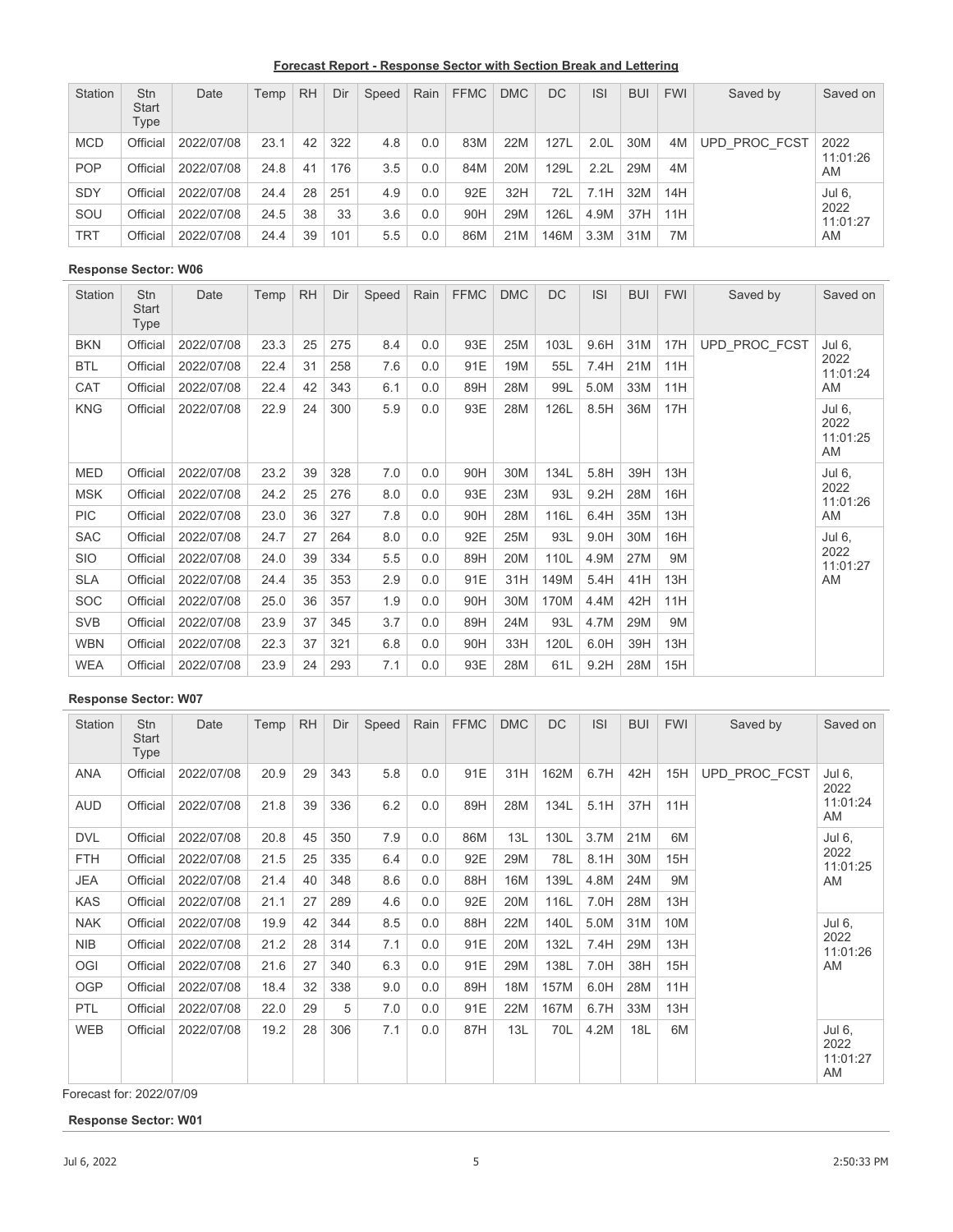**Forecast Report - Response Sector with Section Break and Lettering**

| Station    | <b>Stn</b><br><b>Start</b><br>Type | Date       | Temp | <b>RH</b> | Dir | Speed | Rain | <b>FFMC</b> | <b>DMC</b> | <b>DC</b> | <b>ISI</b>       | <b>BUI</b> | <b>FWI</b> | Saved by      | Saved on                         |
|------------|------------------------------------|------------|------|-----------|-----|-------|------|-------------|------------|-----------|------------------|------------|------------|---------------|----------------------------------|
| ATI        | Official                           | 2022/07/09 | 24.0 | 46        | 184 | 8.9   | 0.0  | 89H         | 28M        | 180M      | 5.5H             | 41H        | 13H        | UPD PROC FCST | Jul 6,                           |
| <b>BPW</b> | Official                           | 2022/07/09 | 23.8 | 49        | 173 | 13.4  | 0.0  | 89H         | 28M        | 193M      | 6.9H             | 41H        | 15H        |               | 2022<br>11:01:24                 |
| <b>DBY</b> | Official                           | 2022/07/09 | 23.4 | 47        | 172 | 8.4   | 0.0  | 88H         | 29M        | 173M      | 5.2H             | 40H        | 12H        |               | AM                               |
| <b>FOT</b> | Official                           | 2022/07/09 | 22.4 | 38        | 160 | 13.8  | 2.6  | 82M         | 23M        | 130L      | 2.8M             | 32M        | 6M         |               | Jul 6.                           |
| <b>GAM</b> | Official                           | 2022/07/09 | 25.2 | 37        | 165 | 14.8  | 6.1  | 78L         | 26M        | 139L      | 2.0 <sub>L</sub> | 36M        | 5M         |               | 2022<br>11:01:25                 |
| <b>GRY</b> | Official                           | 2022/07/09 | 23.1 | 48        | 180 | 10.7  | 0.0  | 88H         | 36H        | 230M      | 5.7H             | 52H        | 15H        |               | AM                               |
| <b>KSH</b> | Official                           | 2022/07/09 | 23.2 | 46        | 175 | 8.0   | 0.0  | 88H         | 27M        | 200M      | 5.0M             | 41H        | 12H        |               | Jul 6,<br>2022<br>11:01:26<br>AM |

| <b>Station</b> | <b>Stn</b><br>Start<br><b>Type</b> | Date       | Temp | <b>RH</b> | Dir | Speed | Rain | <b>FFMC</b> | <b>DMC</b> | <b>DC</b> | <b>ISI</b>       | <b>BUI</b> | <b>FWI</b> | Saved by      | Saved on                         |
|----------------|------------------------------------|------------|------|-----------|-----|-------|------|-------------|------------|-----------|------------------|------------|------------|---------------|----------------------------------|
| <b>CLB</b>     | Official                           | 2022/07/09 | 22.9 | 62        | 157 | 15.5  | 2.3  | 77L         | 21M        | 183M      | 2.0 <sub>L</sub> | 32M        | 4M         | UPD_PROC_FCST | Jul 6,<br>2022<br>11:01:24<br>AM |
| <b>KEN</b>     | Official                           | 2022/07/09 | 23.8 | 53        | 172 | 17.1  | 1.4  | 84M         | 27M        | 170M      | 4.3M             | 39H        | 10M        |               | Jul 6,<br>2022<br>11:01:25<br>AM |
| <b>PER</b>     | Official                           | 2022/07/09 | 24.7 | 47        | 183 | 14.1  | 0.0  | 88H         | 24M        | 218M      | 6.9H             | 37H        | 15H        |               | Jul 6,<br>2022<br>11:01:26<br>AM |
| <b>SEP</b>     | Official                           | 2022/07/09 | 24.5 | 51        | 172 | 17.3  | 0.0  | 88H         | 19M        | 173M      | 7.3H             | 30M        | 13H        |               | Jul 6,<br>2022                   |
| <b>SXN</b>     | Official                           | 2022/07/09 | 21.2 | 67        | 171 | 12.8  | 7.8  | 60L         | 12L        | 77L       | 0.8L             | 17L        | 1L         |               | 11:01:27<br>AM                   |

### **Response Sector: W03**

| Station    | <b>Stn</b><br><b>Start</b><br>Type | Date       | Temp | <b>RH</b> | Dir | Speed | Rain | <b>FFMC</b> | <b>DMC</b> | <b>DC</b> | <b>ISI</b> | <b>BUI</b> | <b>FWI</b> | Saved by      | Saved on         |
|------------|------------------------------------|------------|------|-----------|-----|-------|------|-------------|------------|-----------|------------|------------|------------|---------------|------------------|
| <b>DYM</b> | Official                           | 2022/07/09 | 24.1 | 47        | 181 | 14.9  | 0.0  | 89H         | 26M        | 150M      | 7.5H       | 36M        | 15H        | UPD PROC FCST | Jul 6,           |
| <b>GLP</b> | Official                           | 2022/07/09 | 26.1 | 37        | 215 | 8.5   | 0.0  | 90H         | 30M        | 147M      | 7.0H       | 40H        | 15H        |               | 2022<br>11:01:25 |
| <b>IGN</b> | Official                           | 2022/07/09 | 23.6 | 48        | 192 | 12.2  | 0.0  | 88H         | 25M        | 179M      | 6.1H       | 37H        | 13H        |               | AM               |
| <b>STU</b> | Official                           | 2022/07/09 | 25.8 | 40        | 202 | 11.4  | 0.0  | 90H         | 34H        | 203M      | 7.6H       | 48H        | 18H        |               | Jul 6.           |
| SWW        | Official                           | 2022/07/09 | 23.9 | 46        | 182 | 17.0  | 0.0  | 88H         | 19M        | 98L       | 7.8H       | 26M        | 13H        |               | 2022<br>11:01:27 |
| <b>VBW</b> | Official                           | 2022/07/09 | 23.6 | 49        | 180 | 14.7  | 4.3  | 76L         | 23M        | 222M      | 1.7L       | 36M        | 4M         |               | AM               |

| Station    | <b>Stn</b><br><b>Start</b><br>Type | Date       | Temp | <b>RH</b> | Dir | Speed | Rain | <b>FFMC</b> | <b>DMC</b> | <b>DC</b> | <b>ISI</b> | <b>BUI</b> | <b>FWI</b> | Saved by      | Saved<br>on      |
|------------|------------------------------------|------------|------|-----------|-----|-------|------|-------------|------------|-----------|------------|------------|------------|---------------|------------------|
| 1LD        | Official                           | 2022/07/09 | 23.1 | 29        | 181 | 12.4  | 0.0  | 92E         | 30M        | 138L      | 10.0H      | 39H        | 20H        | UPD PROC FCST | Jul 6,           |
| <b>ARM</b> | Official                           | 2022/07/09 | 25.4 | 22        | 174 | 9.2   | 0.0  | 93E         | 31H        | 165M      | 11.2E      | 42H        | 22H        |               | 2022<br>11:01:24 |
| ARO        | Official                           | 2022/07/09 | 23.4 | 42        | 175 | 8.9   | 0.0  | 89H         | 26M        | 219M      | 5.6H       | 40H        | 13H        |               | AM               |
| <b>DOR</b> | Official                           | 2022/07/09 | 22.2 | 46        | 181 | 12.4  | 0.0  | 88H         | 27M        | 138L      | 6.1H       | 36M        | 13H        |               |                  |
| <b>ENG</b> | Official                           | 2022/07/09 | 23.6 | 46        | 196 | 9.7   | 0.0  | 88H         | 22M        | 170M      | 5.6H       | 34M        | 12H        |               | Jul 6,           |
| <b>HIK</b> | Official                           | 2022/07/09 | 22.5 | 41        | 198 | 9.9   | 0.0  | 89H         | 30M        | 211M      | 6.3H       | 44H        | 15H        |               | 2022<br>11:01:25 |
| <b>KAB</b> | Official                           | 2022/07/09 | 26.4 | 26        | 180 | 4.6   | 0.0  | 93E         | 29M        | 145M      | 7.9H       | 39H        | 16H        |               | AM               |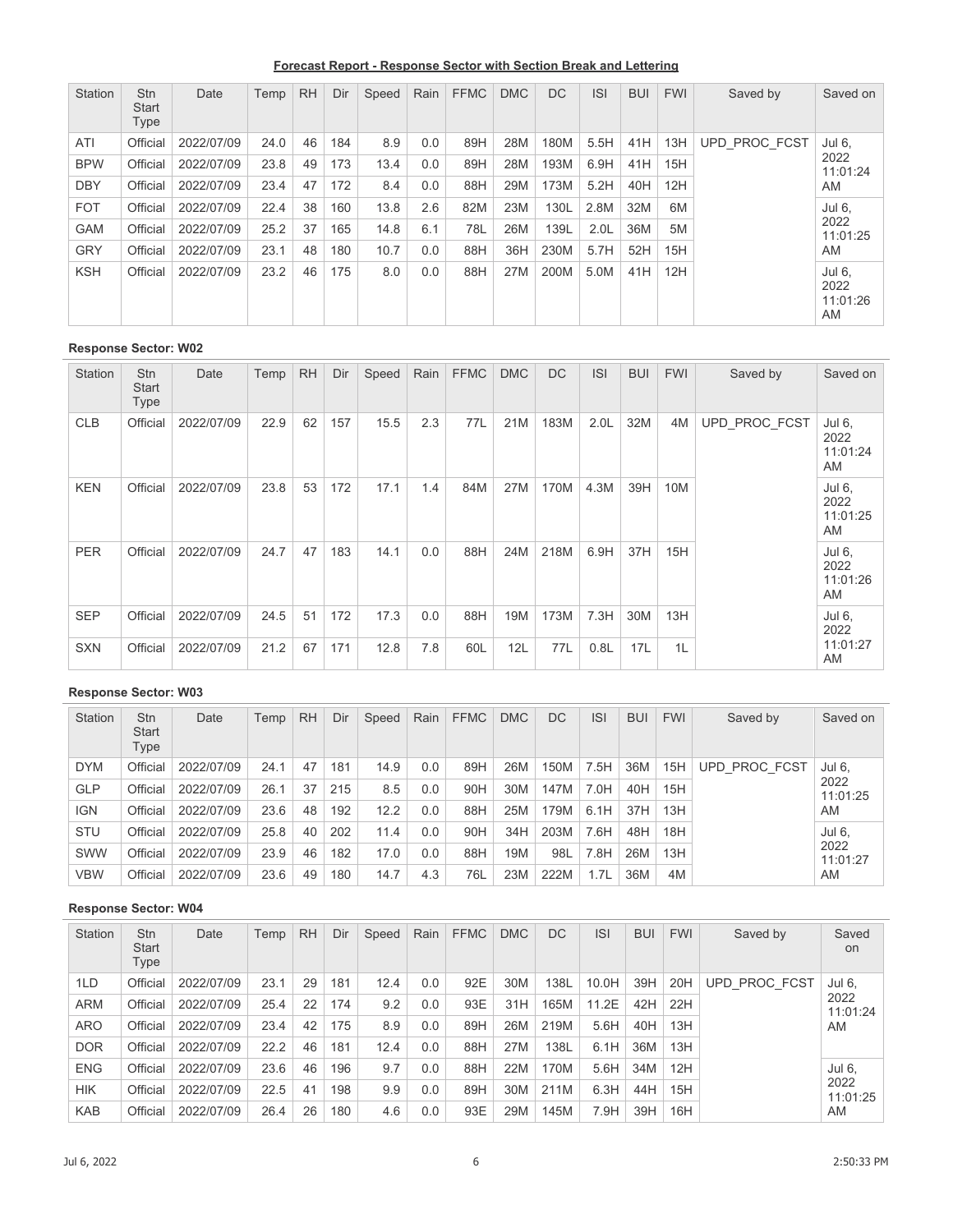**Forecast Report - Response Sector with Section Break and Lettering**

| Station    | <b>Stn</b><br><b>Start</b><br>Type | Date       | Temp | <b>RH</b> | Dir | Speed | Rain | <b>FFMC</b> | <b>DMC</b> | <b>DC</b> | <b>ISI</b> | <b>BUI</b> | <b>FWI</b> | Saved by      | Saved<br><b>on</b>               |
|------------|------------------------------------|------------|------|-----------|-----|-------|------|-------------|------------|-----------|------------|------------|------------|---------------|----------------------------------|
| <b>KRN</b> | Official                           | 2022/07/09 | 25.0 | 41        | 217 | 5.9   | 0.0  | 89H         | 35H        | 221M      | 5.3H       | 50H        | 14H        | UPD PROC FCST | Jul 6,<br>2022<br>11:01:25<br>AM |
| <b>MYR</b> | Official                           | 2022/07/09 | 24.3 | 43        | 186 | 6.4   | 0.0  | 89H         | 25M        | 174M      | 5.0M       | 36M        | 11H        |               | Jul 6,                           |
| <b>NON</b> | Official                           | 2022/07/09 | 25.1 | 26        | 175 | 6.7   | 0.0  | 92E         | 24M        | 175M      | 8.5H       | 35M        | 17H        |               | 2022<br>11:01:26                 |
| <b>RTH</b> | Official                           | 2022/07/09 | 23.1 | 43        | 187 | 7.7   | 0.0  | 89H         | 25M        | 217M      | 5.1H       | 39H        | 12H        |               | AM                               |
| <b>THU</b> | Official                           | 2022/07/09 | 21.8 | 28        | 171 | 10.9  | 0.0  | 91E         | 41H        | 256H      | 9.1H       | 58H        | 22H        |               | Jul 6,<br>2022                   |
| <b>WHT</b> | Official                           | 2022/07/09 | 25.3 | 37        | 219 | 8.9   | 0.0  | 90H         | 43H        | 177M      | 7.0H       | 53H        | 18H        |               | 11:01:27<br>AM                   |

| <b>Station</b> | <b>Stn</b><br><b>Start</b><br>Type | Date       | Temp | <b>RH</b> | Dir | Speed | Rain | <b>FFMC</b> | <b>DMC</b> | <b>DC</b> | <b>ISI</b> | <b>BUI</b> | <b>FWI</b> | Saved by             | Saved<br>on                      |
|----------------|------------------------------------|------------|------|-----------|-----|-------|------|-------------|------------|-----------|------------|------------|------------|----------------------|----------------------------------|
| <b>BAK</b>     | Official                           | 2022/07/09 | 25.5 | 28        | 185 | 15.8  | 0.0  | 92E         | 27M        | 219M      | 12.6E      | 41H        | 24E        | <b>UPD PROC FCST</b> | Jul 6,                           |
| <b>BUN</b>     | Official                           | 2022/07/09 | 25.2 | 51        | 181 | 15.7  | 0.0  | 90H         | 34H        | 138L      | 8.9H       | 42H        | 19H        |                      | 2022<br>11:01:24                 |
| <b>DEE</b>     | Official                           | 2022/07/09 | 26.2 | 44        | 182 | 15.5  | 0.0  | 89H         | 33H        | 120L      | 8.4H       | 39H        | 17H        |                      | AM                               |
| <b>JOB</b>     | Official                           | 2022/07/09 | 25.4 | 49        | 182 | 16.8  | 0.0  | 88H         | 23M        | 113L      | 7.6H       | 30M        | 14H        |                      | Jul 6,<br>2022<br>11:01:25<br>AM |
| LAC            | Official                           | 2022/07/09 | 24.4 | 49        | 185 | 13.9  | 0.0  | 89H         | 34H        | 160M      | 8.0H       | 45H        | 18H        |                      | Jul 6,                           |
| <b>MCD</b>     | Official                           | 2022/07/09 | 25.2 | 45        | 193 | 14.3  | 0.0  | 88H         | 25M        | 135L      | 6.8H       | 34M        | 14H        |                      | 2022<br>11:01:26                 |
| <b>POP</b>     | Official                           | 2022/07/09 | 25.8 | 49        | 183 | 14.9  | 0.0  | 88H         | 24M        | 137L      | 6.6H       | 33M        | 13H        |                      | AM                               |
| <b>SDY</b>     | Official                           | 2022/07/09 | 26.6 | 28        | 182 | 14.1  | 0.0  | 93E         | 37H        | 80L       | 12.5E      | 37H        | 22H        |                      | Jul 6,                           |
| SOU            | Official                           | 2022/07/09 | 26.2 | 43        | 192 | 13.7  | 0.0  | 90H         | 33H        | 135L      | 8.1H       | 41H        | 17H        |                      | 2022<br>11:01:27                 |
| <b>TRT</b>     | Official                           | 2022/07/09 | 25.2 | 48        | 184 | 16.6  | 0.0  | 88H         | 25M        | 154M      | 7.6H       | 35M        | 15H        |                      | AM                               |

### **Response Sector: W06**

| Station    | <b>Stn</b><br>Start<br>Type | Date       | Temp | <b>RH</b> | Dir | Speed | Rain | <b>FFMC</b> | <b>DMC</b> | DC   | <b>ISI</b> | <b>BUI</b> | <b>FWI</b> | Saved by      | Saved<br>on                      |
|------------|-----------------------------|------------|------|-----------|-----|-------|------|-------------|------------|------|------------|------------|------------|---------------|----------------------------------|
| <b>BKN</b> | Official                    | 2022/07/09 | 26.0 | 22        | 215 | 12.6  | 0.0  | 94E         | 30M        | 111L | 13.6E      | 36M        | 24E        | UPD PROC FCST | Jul 6,                           |
| <b>BTL</b> | Official                    | 2022/07/09 | 26.3 | 27        | 223 | 10.3  | 0.0  | 93E         | 24M        | 63L  | 10.4E      | 25M        | 16H        |               | 2022<br>11:01:24                 |
| CAT        | Official                    | 2022/07/09 | 24.2 | 45        | 209 | 14.1  | 0.0  | 89H         | 32H        | 107L | 7.5H       | 36M        | 15H        |               | AM                               |
| <b>KNG</b> | Official                    | 2022/07/09 | 26.2 | 21        | 227 | 9.8   | 0.0  | 94E         | 33H        | 134L | 12.2E      | 41H        | 23E        |               | Jul 6,<br>2022<br>11:01:25<br>AM |
| MED        | Official                    | 2022/07/09 | 26.4 | 35        | 221 | 10.7  | 0.0  | 91E         | 34H        | 142M | 8.4H       | 43H        | 18H        |               | Jul 6,                           |
| <b>MSK</b> | Official                    | 2022/07/09 | 26.4 | 23        | 205 | 14.5  | 0.0  | 94E         | 28M        | 102L | 14.8E      | 33M        | 24E        |               | 2022<br>11:01:26                 |
| <b>PIC</b> | Official                    | 2022/07/09 | 26.3 | 34        | 219 | 13.1  | 0.0  | 91E         | 32H        | 125L | 9.8H       | 39H        | 19H        |               | AM                               |
| <b>SAC</b> | Official                    | 2022/07/09 | 26.1 | 25        | 206 | 13.8  | 0.0  | 93E         | 30M        | 101L | 13.3E      | 35M        | 23E        |               | Jul 6,                           |
| <b>SIO</b> | Official                    | 2022/07/09 | 25.3 | 41        | 203 | 13.6  | 0.0  | 90H         | 24M        | 119L | 8.2H       | 31M        | 15H        |               | 2022<br>11:01:27                 |
| <b>SLA</b> | Official                    | 2022/07/09 | 25.4 | 40        | 208 | 10.2  | 0.0  | 91E         | 35H        | 158M | 7.8H       | 45H        | 18H        |               | AM                               |
| <b>SOC</b> | Official                    | 2022/07/09 | 25.6 | 41        | 200 | 10.1  | 0.0  | 90H         | 34H        | 178M | 7.0H       | 46H        | 16H        |               |                                  |
| <b>SVB</b> | Official                    | 2022/07/09 | 26.0 | 38        | 213 | 10.0  | 0.0  | 90H         | 28M        | 102L | 7.5H       | 33M        | 14H        |               |                                  |
| <b>WBN</b> | Official                    | 2022/07/09 | 26.0 | 33        | 210 | 11.4  | 0.0  | 91E         | 37H        | 129L | 9.2H       | 43H        | 19H        |               |                                  |
| <b>WEA</b> | Official                    | 2022/07/09 | 27.3 | 20        | 208 | 12.2  | 0.0  | 94E         | 33H        | 69L  | 14.6E      | 33M        | 24E        |               |                                  |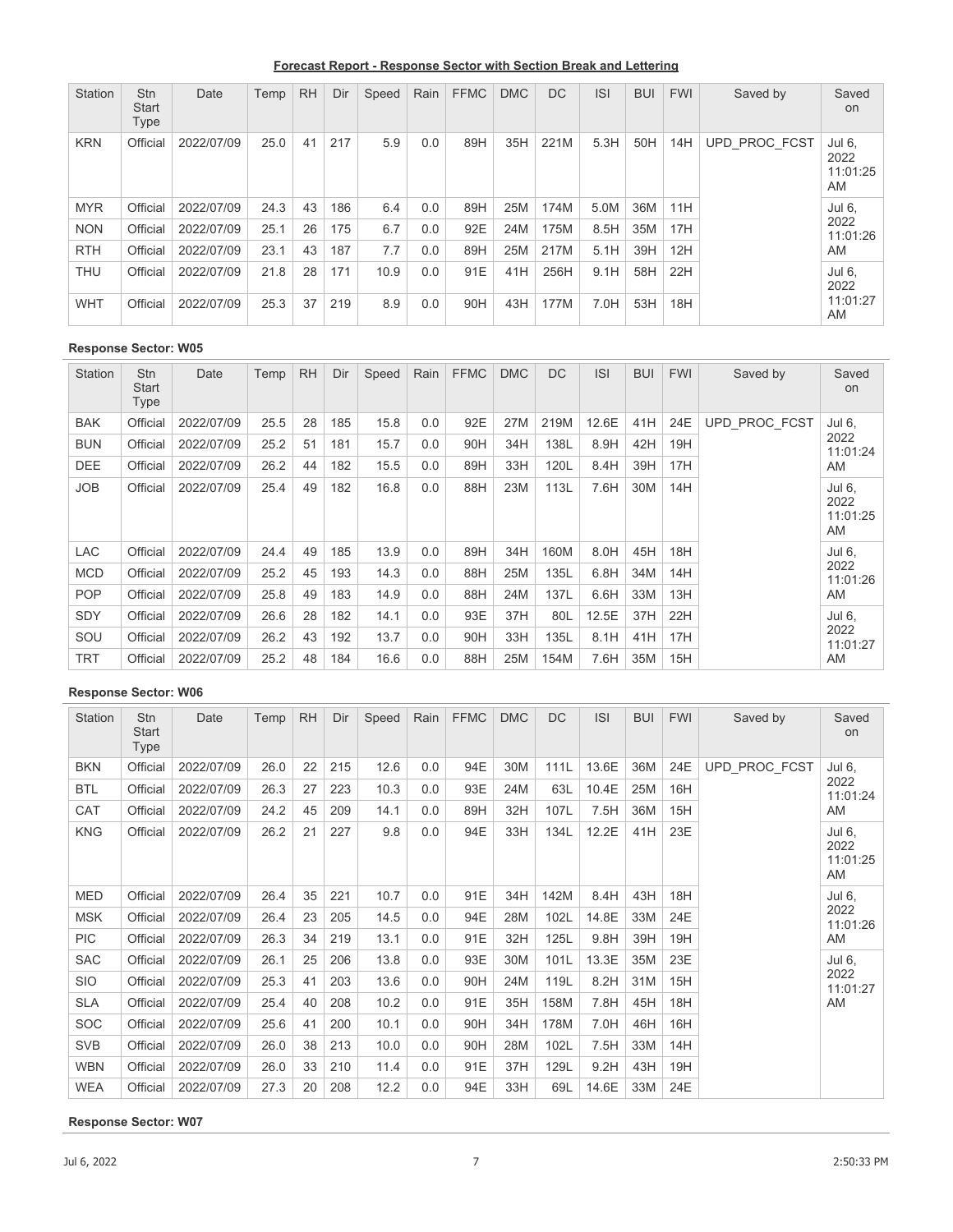**Forecast Report - Response Sector with Section Break and Lettering**

| Station    | <b>Stn</b><br><b>Start</b><br>Type | Date       | Temp | <b>RH</b> | Dir | Speed | Rain | <b>FFMC</b> | <b>DMC</b> | <b>DC</b> | S     | <b>BUI</b> | <b>FWI</b> | Saved by      | Saved<br>on                      |
|------------|------------------------------------|------------|------|-----------|-----|-------|------|-------------|------------|-----------|-------|------------|------------|---------------|----------------------------------|
| ANA        | Official                           | 2022/07/09 | 25.7 | 24        | 250 | 7.6   | 0.0  | 93E         | 36H        | 171M      | 9.7H  | 47H        | 21H        | UPD PROC FCST | Jul 6,<br>2022                   |
| <b>AUD</b> | Official                           | 2022/07/09 | 24.4 | 39        | 230 | 10.2  | 0.0  | 90H         | 32H        | 142M      | 7.0H  | 41H        | 15H        |               | 11:01:24<br>AM                   |
| <b>DVL</b> | Official                           | 2022/07/09 | 22.2 | 47        | 208 | 8.6   | 0.0  | 88H         | 16M        | 138L      | 4.8M  | 25M        | <b>9M</b>  |               | Jul 6,                           |
| <b>FTH</b> | Official                           | 2022/07/09 | 26.0 | 22        | 247 | 7.3   | 0.0  | 94E         | 34H        | 86L       | 10.4E | 34M        | 19H        |               | 2022<br>11:01:25                 |
| <b>JEA</b> | Official                           | 2022/07/09 | 24.3 | 38        | 244 | 8.9   | 0.0  | 90H         | 19M        | 147M      | 6.5H  | 29M        | 12H        |               | AM                               |
| <b>KAS</b> | Official                           | 2022/07/09 | 25.7 | 25        | 257 | 8.8   | 0.0  | 93E         | 25M        | 125L      | 10.1E | 33M        | 18H        |               |                                  |
| <b>NAK</b> | Official                           | 2022/07/09 | 24.6 | 38        | 251 | 9.7   | 0.0  | 90H         | 26M        | 148M      | 6.9H  | 36M        | 14H        |               | Jul 6,                           |
| <b>NIB</b> | Official                           | 2022/07/09 | 25.5 | 24        | 245 | 9.2   | 0.0  | 93E         | 25M        | 141M      | 10.5E | 34M        | 19H        |               | 2022<br>11:01:26                 |
| OGI        | Official                           | 2022/07/09 | 26.0 | 23        | 233 | 8.6   | 0.0  | 93E         | 34H        | 147M      | 10.6E | 43H        | 21H        |               | AM                               |
| <b>OGP</b> | Official                           | 2022/07/09 | 24.5 | 27        | 262 | 9.6   | 0.0  | 92E         | 22M        | 165M      | 9.2H  | 33M        | 17H        |               |                                  |
| <b>PTL</b> | Official                           | 2022/07/09 | 23.9 | 30        | 215 | 7.0   | 0.0  | 92E         | 26M        | 175M      | 7.6H  | 38H        | 16H        |               |                                  |
| <b>WEB</b> | Official                           | 2022/07/09 | 24.2 | 25        | 255 | 12.0  | 0.0  | 92E         | 17M        | 78L       | 10.6E | 22M        | 15H        |               | Jul 6,<br>2022<br>11:01:27<br>AM |

Forecast for: 2022/07/10

### **Response Sector: W01**

| <b>Station</b> | <b>Stn</b><br><b>Start</b><br>Type | Date       | Temp | <b>RH</b> | Dir | Speed | Rain | <b>FFMC</b> | <b>DMC</b> | <b>DC</b> | <b>ISI</b>       | <b>BUI</b> | <b>FWI</b> | Saved by      | Saved on                         |
|----------------|------------------------------------|------------|------|-----------|-----|-------|------|-------------|------------|-----------|------------------|------------|------------|---------------|----------------------------------|
| ATI            | Official                           | 2022/07/10 | 24.3 | 70        | 227 | 13.0  | 5.6  | 65L         | 19M        | 177M      | 1.0 <sub>L</sub> | 30M        | 2L         | UPD PROC FCST | Jul 6,                           |
| <b>BPW</b>     | Official                           | 2022/07/10 | 24.5 | 72        | 230 | 13.0  | 8.1  | 61L         | 17M        | 184M      | 0.8L             | 27M        | 1L         |               | 2022<br>11:01:24                 |
| <b>DBY</b>     | Official                           | 2022/07/10 | 25.0 | 68        | 229 | 12.5  | 7.8  | 64L         | 17M        | 166M      | 0.9L             | 27M        | 1L         |               | AM                               |
| <b>FOT</b>     | Official                           | 2022/07/10 | 25.4 | 42        | 227 | 15.0  | 2.2  | 83M         | 24M        | 138L      | 3.5M             | 33M        | 8M         |               | Jul 6,                           |
| <b>GAM</b>     | Official                           | 2022/07/10 | 26.3 | 39        | 231 | 12.7  | 4.3  | 79L         | 22M        | 141M      | 1.9L             | 31M        | 4M         |               | 2022<br>11:01:25                 |
| <b>GRY</b>     | Official                           | 2022/07/10 | 23.9 | 74        | 229 | 12.7  | 6.7  | 61L         | 22M        | 223M      | 0.8L             | 36M        | 1L         |               | AM                               |
| <b>KSH</b>     | Official                           | 2022/07/10 | 23.7 | 69        | 215 | 12.0  | 0.0  | 87H         | 29M        | 208M      | 4.8M             | 43H        | 12H        |               | Jul 6,<br>2022<br>11:01:26<br>AM |

# **Response Sector: W02**

| <b>Station</b> | Stn<br>Start<br>Type | Date       | Temp | <b>RH</b> | Dir | Speed | Rain | <b>FFMC</b> | <b>DMC</b> | DC   | <b>ISI</b> | <b>BUI</b> | <b>FWI</b> | Saved by      | Saved on                         |
|----------------|----------------------|------------|------|-----------|-----|-------|------|-------------|------------|------|------------|------------|------------|---------------|----------------------------------|
| <b>CLB</b>     | Official             | 2022/07/10 | 24.6 | 74        | 236 | 11.0  | 13.1 | 54L         | 11L        | 162M | 0.4L       | 19L        | 0L         | UPD PROC FCST | Jul 6,<br>2022<br>11:01:24<br>AM |
| <b>KEN</b>     | Official             | 2022/07/10 | 23.8 | 75        | 223 | 12.9  | 14.0 | 54L         | 13L        | 148M | 0.5L       | 22M        | OL         |               | Jul 6,<br>2022<br>11:01:25<br>AM |
| <b>PER</b>     | Official             | 2022/07/10 | 23.5 | 75        | 239 | 10.8  | 9.9  | 55L         | 13L        | 203M | 0.5L       | 23M        | 0L         |               | Jul 6,<br>2022<br>11:01:26<br>AM |
| <b>SEP</b>     | Official             | 2022/07/10 | 24.6 | 70        | 239 | 13.8  | 14.1 | 59L         | 10L        | 151M | 0.8L       | 18L        | 1L         |               | Jul 6,<br>2022                   |
| <b>SXN</b>     | Official             | 2022/07/10 | 22.1 | 89        | 238 | 10.4  | 10.3 | 34L         | 6L         | 68L  | 0.0L       | 10L        | 0L         |               | 11:01:27<br>AM                   |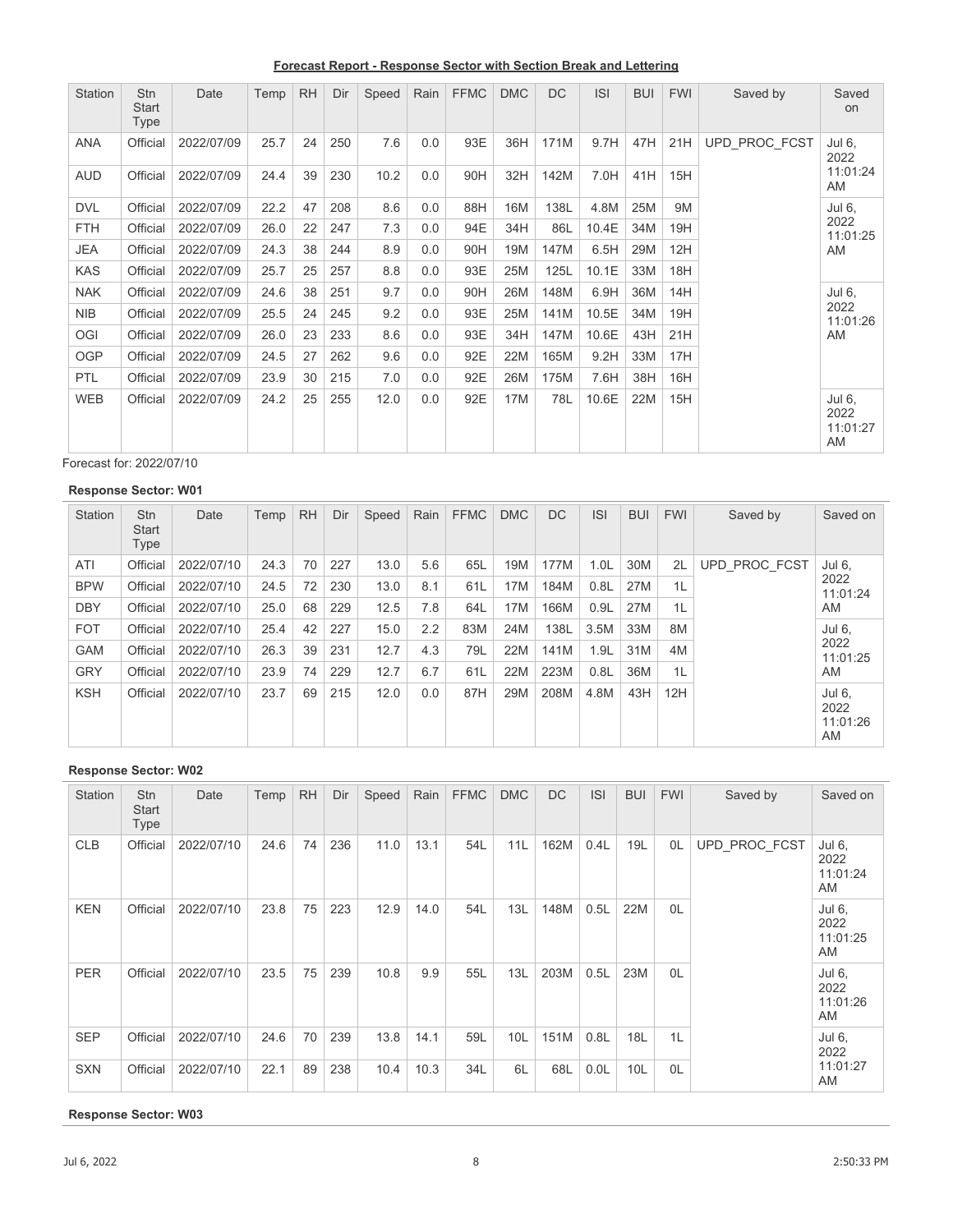**Forecast Report - Response Sector with Section Break and Lettering**

| Station    | <b>Stn</b><br><b>Start</b><br>Type | Date       | Temp | <b>RH</b> | Dir | Speed | Rain | <b>FFMC</b> | <b>DMC</b> | DC   | <b>ISI</b> | <b>BUI</b> | <b>FWI</b> | Saved by      | Saved on         |
|------------|------------------------------------|------------|------|-----------|-----|-------|------|-------------|------------|------|------------|------------|------------|---------------|------------------|
| <b>DYM</b> | Official                           | 2022/07/10 | 23.7 | 74        | 226 | 16.4  | 3.2  | 70L         | 21M        | 154M | 1.5L       | 31M        | 3L         | UPD PROC FCST | Jul 6,           |
| <b>GLP</b> | Official                           | 2022/07/10 | 23.8 | 69        | 234 | 14.2  | 0.4  | 87H         | 32H        | 155M | 5.5H       | 42H        | 13H        |               | 2022<br>11:01:25 |
| <b>IGN</b> | Official                           | 2022/07/10 | 22.4 | 82        | 227 | 14.8  | 3.7  | 62L         | 19M        | 181M | 1.0L       | 30M        | 2L         |               | AM               |
| <b>STU</b> | Official                           | 2022/07/10 | 23.6 | 73        | 226 | 13.9  | 0.0  | 86M         | 35H        | 211M | 4.9M       | 50H        | 13H        |               | Jul 6,           |
| SWW        | Official                           | 2022/07/10 | 22.8 | 79        | 230 | 13.7  | 2.2  | 72L         | 17M        | 106L | 1.3L       | 25M        | 2L         |               | 2022<br>11:01:27 |
| <b>VBW</b> | Official                           | 2022/07/10 | 23.4 | 75        | 242 | 12.7  | 8.1  | 56L         | 13L        | 212M | 0.6L       | 23M        | 1L         |               | AM               |

| <b>Station</b> | <b>Stn</b><br><b>Start</b><br>Type | Date       | Temp | <b>RH</b> | Dir | Speed | Rain | <b>FFMC</b> | <b>DMC</b> | <b>DC</b> | <b>ISI</b> | <b>BUI</b> | <b>FWI</b> | Saved by      | Saved<br><b>on</b> |
|----------------|------------------------------------|------------|------|-----------|-----|-------|------|-------------|------------|-----------|------------|------------|------------|---------------|--------------------|
| 1LD            | Official                           | 2022/07/10 | 20.9 | 37        | 183 | 16.9  | 1.8  | 85M         | 31H        | 146M      | 4.7M       | 40H        | 11H        | UPD PROC FCST | Jul 6,             |
| <b>ARM</b>     | Official                           | 2022/07/10 | 24.8 | 30        | 212 | 13.5  | 1.4  | 89H         | 35H        | 173M      | 7.5H       | 47H        | 17H        |               | 2022<br>11:01:24   |
| <b>ARO</b>     | Official                           | 2022/07/10 | 23.5 | 66        | 220 | 13.4  | 0.7  | 85M         | 28M        | 227M      | 4.0M       | 43H        | 10M        |               | AM                 |
| <b>DOR</b>     | Official                           | 2022/07/10 | 20.6 | 67        | 195 | 15.3  | 1.8  | 77L         | 26M        | 146M      | 1.9L       | 36M        | 5M         |               |                    |
| <b>ENG</b>     | Official                           | 2022/07/10 | 23.0 | 73        | 222 | 15.2  | 2.4  | 74L         | 20M        | 178M      | 1.5L       | 31M        | 3L         |               | Jul 6,             |
| <b>HIK</b>     | Official                           | 2022/07/10 | 21.6 | 65        | 220 | 14.9  | 1.0  | 83M         | 32H        | 219M      | 3.4M       | 47H        | 9M         |               | 2022<br>11:01:25   |
| <b>KAB</b>     | Official                           | 2022/07/10 | 26.4 | 34        | 226 | 12.3  | 0.5  | 93E         | 33H        | 153M      | 11.7E      | 43H        | 23E        |               | AM                 |
| <b>KRN</b>     | Official                           | 2022/07/10 | 23.6 | 69        | 222 | 13.0  | 0.8  | 84M         | 37H        | 229M      | 3.5M       | 53H        | 10M        |               |                    |
| <b>MYR</b>     | Official                           | 2022/07/10 | 24.4 | 68        | 223 | 12.2  | 2.0  | 77L         | 24M        | 182M      | 1.6L       | 36M        | 4M         |               | Jul 6,             |
| <b>NON</b>     | Official                           | 2022/07/10 | 24.7 | 34        | 206 | 13.5  | 1.8  | 87H         | 26M        | 183M      | 5.3H       | 38H        | 12H        |               | 2022<br>11:01:26   |
| <b>RTH</b>     | Official                           | 2022/07/10 | 22.6 | 69        | 222 | 13.3  | 0.7  | 84M         | 27M        | 225M      | 3.7M       | 41H        | 9M         |               | AM                 |
| <b>THU</b>     | Official                           | 2022/07/10 | 22.1 | 35        | 205 | 13.4  | 1.0  | 88H         | 44H        | 264H      | 6.7H       | 62E        | 19H        |               | Jul 6,<br>2022     |
| <b>WHT</b>     | Official                           | 2022/07/10 | 23.0 | 68        | 237 | 14.2  | 0.0  | 87H         | 44H        | 185M      | 5.6H       | 56H        | 15H        |               | 11:01:27<br>AM     |

# **Response Sector: W05**

| <b>Station</b> | <b>Stn</b><br><b>Start</b><br>Type | Date       | Temp | <b>RH</b> | Dir | Speed | Rain | <b>FFMC</b> | <b>DMC</b> | <b>DC</b> | <b>ISI</b>       | <b>BUI</b> | <b>FWI</b> | Saved by      | Saved on                         |
|----------------|------------------------------------|------------|------|-----------|-----|-------|------|-------------|------------|-----------|------------------|------------|------------|---------------|----------------------------------|
| <b>BAK</b>     | Official                           | 2022/07/10 | 25.4 | 37        | 249 | 11.9  | 1.6  | 87H         | 30M        | 228M      | 4.8M             | 45H        | 12H        | UPD PROC FCST | Jul 6,                           |
| <b>BUN</b>     | Official                           | 2022/07/10 | 25.0 | 69        | 250 | 12.7  | 15.8 | 59L         | 15L        | 115L      | 0.7L             | 23M        | 1L         |               | 2022<br>11:01:24                 |
| <b>DEE</b>     | Official                           | 2022/07/10 | 24.2 | 67        | 264 | 12.8  | 3.4  | 72L         | 27M        | 124L      | 1.3L             | 35M        | 3L         |               | AM                               |
| <b>JOB</b>     | Official                           | 2022/07/10 | 24.5 | 69        | 260 | 13.2  | 4.5  | 68L         | 17M        | 114L      | 1.2L             | 24M        | 2L         |               | Jul 6.<br>2022<br>11:01:25<br>AM |
| LAC            | Official                           | 2022/07/10 | 23.2 | 75        | 242 | 10.8  | 1.8  | 75L         | 33H        | 167M      | 1.4L             | 44H        | 4M         |               | Jul 6,                           |
| <b>MCD</b>     | Official                           | 2022/07/10 | 23.2 | 77        | 241 | 11.6  | 6.3  | 58L         | 16M        | 132L      | 0.7L             | 24M        | 1L         |               | 2022<br>11:01:26                 |
| <b>POP</b>     | Official                           | 2022/07/10 | 24.3 | 70        | 258 | 11.7  | 1.8  | 78L         | 24M        | 145M      | 1.7L             | 34M        | 4M         |               | AM                               |
| <b>SDY</b>     | Official                           | 2022/07/10 | 24.5 | 42        | 255 | 13.1  | 8.4  | 74L         | 23M        | 75L       | 1.4L             | 26M        | 2L         |               | Jul 6,                           |
| SOU            | Official                           | 2022/07/10 | 23.8 | 73        | 241 | 10.8  | 1.3  | 80L         | 35H        | 142M      | 1.9L             | 43H        | 5M         |               | 2022<br>11:01:27                 |
| <b>TRT</b>     | Official                           | 2022/07/10 | 24.4 | 71        | 242 | 12.5  | 5.6  | 65L         | 17M        | 152M      | 1.0 <sub>L</sub> | 26M        | 1L         |               | AM                               |

| <b>Station</b> | Stn<br><b>Start</b><br>Type | Date       | Temp | <b>RH</b> | Dir | Speed | Rain | <b>FFMC</b> | <b>DMC</b> | <b>DC</b> | <b>ISI</b> | <b>BUI</b> | <b>FWI</b> | Saved by      | Saved on      |
|----------------|-----------------------------|------------|------|-----------|-----|-------|------|-------------|------------|-----------|------------|------------|------------|---------------|---------------|
| BKN            | Official                    | 2022/07/10 | 24.2 | 35        | 236 | 11.0  | 3.4  | 81M         | 26M        | 115L      | 2.2L       | 34M        | 5M         | UPD PROC FCST | Jul 6<br>2022 |
| <b>BTL</b>     | Official                    | 2022/07/10 | 23.8 | 41        | 227 | 10.0  | 4.5  | 76L         | 19M        | 65L       | 1.4L       | 22M        | 2L         |               | 11:01:24      |